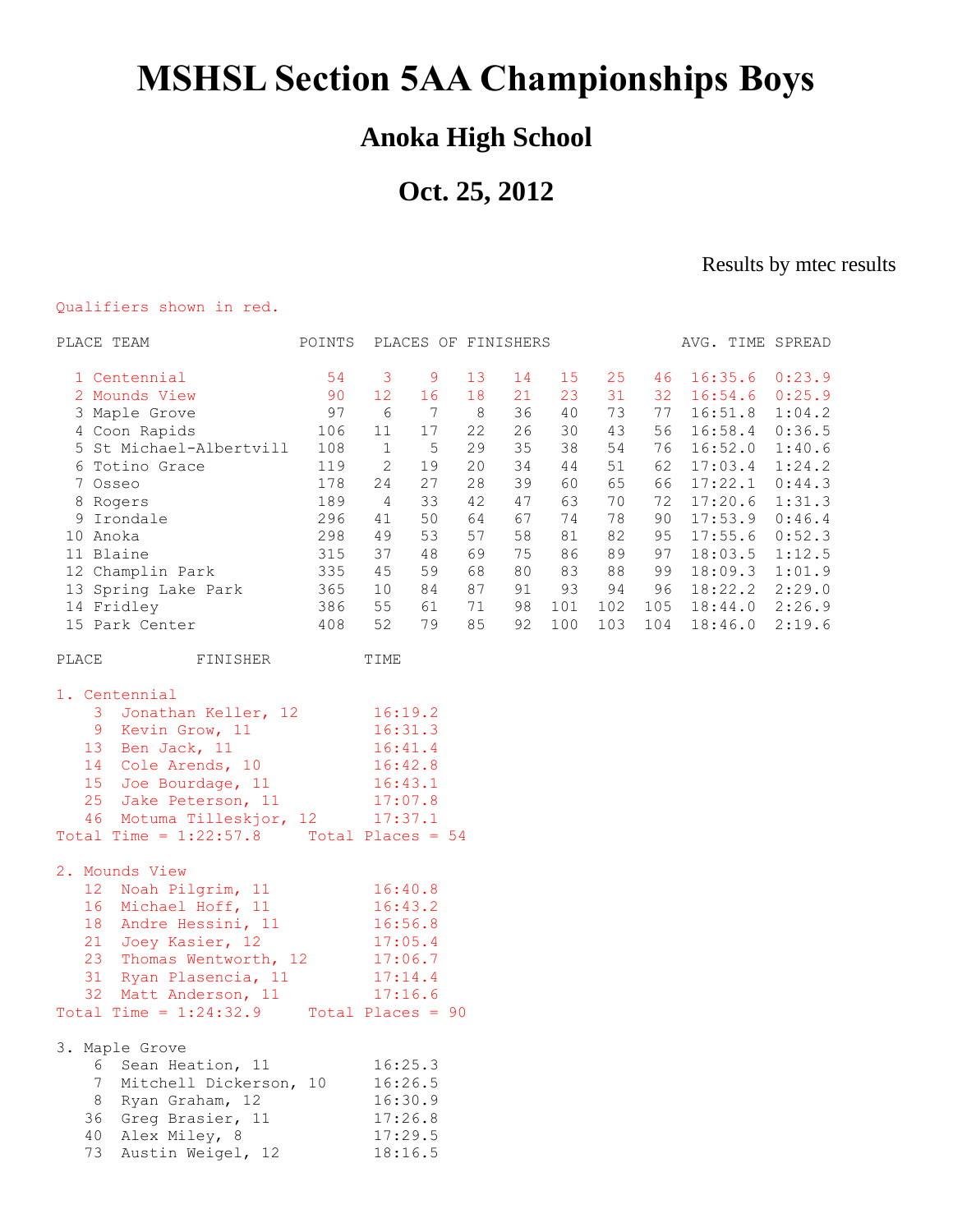77 Christopher McLain, 11 18:20.8 Total Time =  $1:24:19.0$  Total Places = 97 4. Coon Rapids 11 Jackson Bednar, 11 16:36.7 17 David Dujmovic, 11 16:45.6 22 Nathan Herman, 12 17:06.1 26 Abdi Ali, 12 17:10.1 30 Michael Coughlin, 12 17:13.2 43 Kyle Mehrhof, 10 17:35.8 56 Stephen Coughlin, 12 17:49.4 Total Time =  $1:24:51.7$  Total Places = 106 5. St Michael-Albertvill 1 Brendan Sage, 12 15:48.0 5 Chase Cayo, 10 16:23.8 29 Dominic Shovelain, 11 17:13.2 35 Jake Monseth, 10 17:26.4 38 Christian Eiynck, 10 17:28.6 54 Alec Birk, 10 17:44.6 76 Derek Johanson, 12 18:20.0 Total Time =  $1:24:20.0$  Total Places = 108 6. Totino Grace 2 Joe Louuiselle, 11 16:12.5 19 Grant Larios, 11 16:59.2 20 Patrick Favo, 12 17:05.3 34 Blake Wolter, 11 17:23.1 44 Kendall Fritz, 10 17:36.7 51 Jimmy Thibault, 10 17:40.9 62 Luke Gasperlin, 12 17:51.7 Total Time =  $1:25:16.8$  Total Places = 119 7. Osseo 24 Adam Berkowitz, 11 17:06.9 27 Alex Naughton, 11 17:10.6 28 Tanner Wetzel, 11 17:12.6 39 Mitchell Cramer, 10 17:29.0 60 Mark Gooley, 12 17:51.2 65 Quinn Gamble, 12 18:05.2 66 Jason Schulte, 11 18:06.7 Total Time =  $1:26:50.3$  Total Places = 178 8. Rogers 4 Reed Parent, 11 16:20.6 33 Carl Parent, 10 17:20.9 42 Karl Gorecki, 10 17:31.8 47 Caleb Burke, 10 17:37.5 63 Collin Young, 10 17:51.9 70 Ben Sylvester, 10 18:11.6 72 Jake Wald, 11 18:13.1 Total Time =  $1:26:42.7$  Total Places = 189 9. Irondale 41 Tyler Gilbert, 12 17:30.7 50 Bjorn Adelsman, 12 17:40.6 64 McEwan Rodefeld, 8 17:53.5 67 Tim Axberg, 9 18:07.4 74 Patrick Hennessey, 12 18:17.1 78 Adam Robinson, 12 18:21.8 90 Joey Jankowski, 9 18:50.7 Total Time =  $1:29:29.3$  Total Places = 296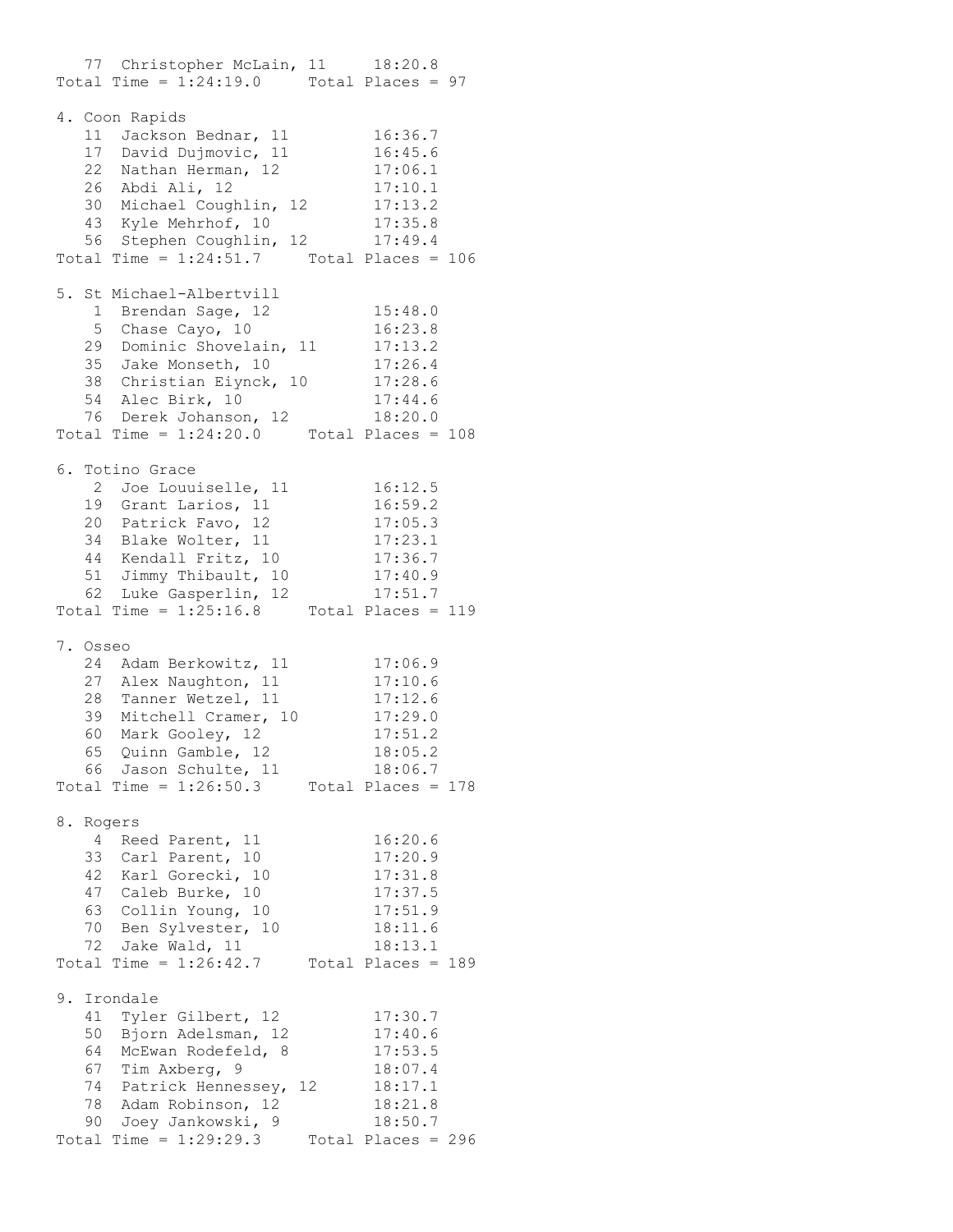10. Anoka 49 Thomas Hagerty, 12 17:40.1 53 Jeff Barstow, 11 17:44.4 57 Ken Gast, 11 17:50.5 58 Brian Kraemer, 11 17:50.6 81 Leonard Mark, 10 18:32.4 82 Mecl Cory, 11 18:32.5 95 Redepenning Harrison, 9 19:11.0 Total Time = 1:29:38.0 Total Places = 298 11. Blaine 37 Oliver Houghtling, 11 17:27.6 48 Eric Hiel, 11 17:39.0 69 Peter Caron, 10 18:11.6 75 Ryan Morff, 10 18:18.8 86 Nick Marshall, 10 18:40.1 89 Luke Tschida, 9 18:47.9 97 Tommy Anderson, 11 19:27.3 Total Time =  $1:30:17.1$  Total Places = 315 12. Champlin Park 45 Ahmed Tesfu, 12 17:36.9 59 Jacob Holm, 12 17:50.8 68 Peter Simon, 12 18:10.1 80 Nick Hayes, 10 18:29.9 83 Aaron Kloeppner, 9 18:38.8 88 Dmitry Bierker, 9 18:47.1 99 Michael Volk, 9 19:46.3 Total Time =  $1:30:46.5$  Total Places = 335 13. Spring Lake Park 10 Jake Ajax, 11 16:34.0 84 Michael Johnson, 12 18:39.0 87 Andy Johnson, 12 18:41.4 91 Charlie Glasser, 12 18:53.6 93 George Elsesser, 8 19:03.0 94 Jacob Thayer, 9 19:06.2 96 Guilet Nyang, 10 19:16.9 Total Time = 1:31:51.0 Total Places = 365 14. Fridley 55 Alex Christenson, 12 17:49.2 61 Matt Broos, 12 17:51.4 71 Max Fite, 12 18:12.5 98 Luke Prosser, 11 19:30.7 101 Joe Gorman, 11 20:16.1 102 Mahamed Ige, 12 20:17.7 105 Jakob Hofstad, 9 21:53.2 Total Time = 1:33:39.9 Total Places = 386 15. Park Center 52 Robby Johnson, 10 17:44.1 79 Kirk Heistercamp, 12 18:26.3 85 Nicholas Dahl, 12 18:40.0 92 Greg Miller, 8 18:55.5 100 Nathan Olsen, 11 20:03.7 103 Nathaniel Johnson, 10 20:27.5 104 Bennett Evarts, 11 20:30.1 Total Time =  $1:33:49.6$  Total Places =  $408$ 

|             | TF.AM |                 |      |  |
|-------------|-------|-----------------|------|--|
| PLACE SCORE |       | <b>FINISHER</b> | ㅠㅜMㅠ |  |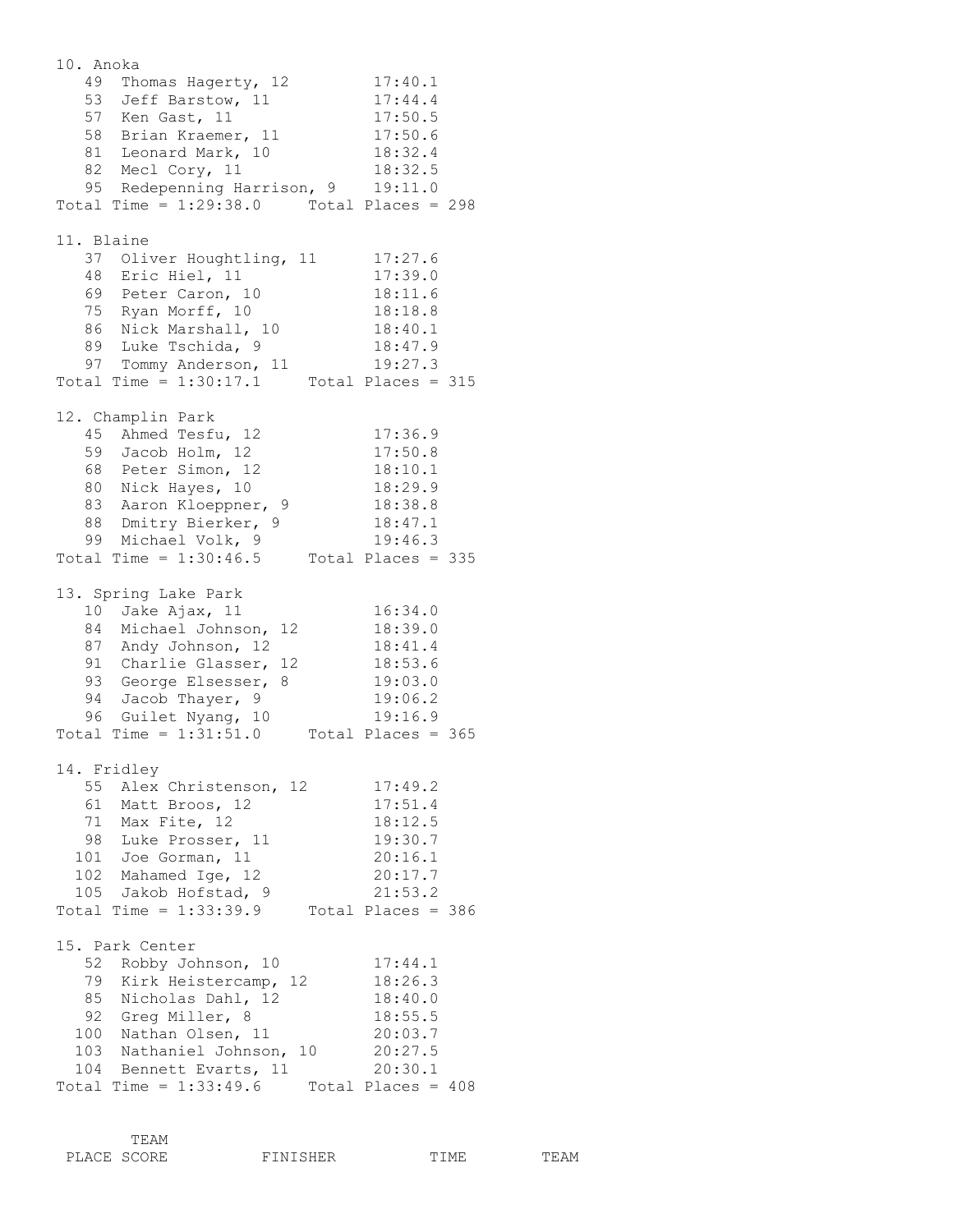| 1               | $\mathbf{1}$     | Brendan Sage, 12              | 15:48.0 | St Michael-Albertvill |
|-----------------|------------------|-------------------------------|---------|-----------------------|
| $\overline{2}$  | $\overline{2}$   | Joe Louuiselle, 11 16:12.5    |         | Totino Grace          |
| 3               | 3                | Jonathan Keller, 12 16:19.2   |         | Centennial            |
| $\overline{4}$  | 4                | Reed Parent, 11               | 16:20.6 | Rogers                |
| 5               | 5                | Chase Cayo, 10                | 16:23.8 | St Michael-Albertvill |
| $6\overline{6}$ | $6 \overline{6}$ | Sean Heation, 11              | 16:25.3 | Maple Grove           |
| $\overline{7}$  | $\overline{7}$   | Mitchell Dickerson, 10        | 16:26.5 | Maple Grove           |
| 8               | 8                | Ryan Graham, 12               | 16:30.9 | Maple Grove           |
| $\mathsf 9$     | 9                | Kevin Grow, 11                | 16:31.3 | Centennial            |
| 10              | 10               | Jake Ajax, 11                 | 16:34.0 | Spring Lake Park      |
| 11              | 11               | Jackson Bednar, 11 16:36.7    |         | Coon Rapids           |
| 12              | 12               | Noah Pilgrim, 11              | 16:40.8 | Mounds View           |
| 13              | 13               | Ben Jack, 11                  | 16:41.4 | Centennial            |
| 14              | 14               | Cole Arends, 10               | 16:42.8 | Centennial            |
| 15              | 15               | Joe Bourdage, 11              | 16:43.1 | Centennial            |
| 16              | 16               | Michael Hoff, 11              | 16:43.2 | Mounds View           |
| 17              | 17               | David Dujmovic, 11            | 16:45.6 | Coon Rapids           |
| 18              | 18               | Andre Hessini, 11             | 16:56.8 | Mounds View           |
| 19              | 19               | Grant Larios, 11              | 16:59.2 | Totino Grace          |
| 20              | 20               | Patrick Favo, 12              | 17:05.3 | Totino Grace          |
| 21              | 21               | Joey Kasier, 12               | 17:05.4 | Mounds View           |
| 22              | 22               | Nathan Herman, 12             | 17:06.1 | Coon Rapids           |
| 23              | 23               | Thomas Wentworth, 12          | 17:06.7 | Mounds View           |
| 24              | 24               | Adam Berkowitz, 11            | 17:06.9 | Osseo                 |
| 25              | 25               | Jake Peterson, 11             | 17:07.8 | Centennial            |
| 26              | 26               | Abdi Ali, 12                  | 17:10.1 | Coon Rapids           |
| 27              | 27               | Alex Naughton, 11             | 17:10.6 | Osseo                 |
| 28              | 28               | Tanner Wetzel, 11             | 17:12.6 | Osseo                 |
| 29              | 29               | Dominic Shovelain, 11         | 17:13.2 | St Michael-Albertvill |
| 30              | 30               | Michael Coughlin, 12          | 17:13.2 | Coon Rapids           |
| 31              | 31               | Ryan Plasencia, 11            | 17:14.4 | Mounds View           |
| 32              | 32               | Matt Anderson, 11             | 17:16.6 | Mounds View           |
| 33              | 33               | Carl Parent, 10               | 17:20.9 | Rogers                |
| 34              | 34               | Blake Wolter, 11              | 17:23.1 | Totino Grace          |
| 35              | 35               | Jake Monseth, 10              | 17:26.4 | St Michael-Albertvill |
| 36              | 36               | Greg Brasier, 11              | 17:26.8 | Maple Grove           |
| 37              | 37               | Oliver Houghtling, 11 17:27.6 |         | Blaine                |
| 38              | 38               | Christian Eiynck, 10          | 17:28.6 | St Michael-Albertvill |
| 39              | 39               | Mitchell Cramer, 10           | 17:29.0 | Osseo                 |
| 40              | 40               | Alex Miley, 8                 | 17:29.5 | Maple Grove           |
| 41              | 41               | Tyler Gilbert, 12             | 17:30.7 | Irondale              |
| 42              | 42               | Karl Gorecki, 10              | 17:31.8 | Rogers                |
| 43              | 43               | Kyle Mehrhof, 10              | 17:35.8 | Coon Rapids           |
| 44              | 44               | Kendall Fritz, 10             | 17:36.7 | Totino Grace          |
| 45              | 45               | Ahmed Tesfu, 12               | 17:36.9 | Champlin Park         |
| 46              | 46               | Motuma Tilleskjor, 12         | 17:37.1 | Centennial            |
| 47              | 47               | Caleb Burke, 10               | 17:37.5 | Rogers                |
| 48              | 48               | Eric Hiel, 11                 | 17:39.0 | Blaine                |
| 49              | 49               | Thomas Hagerty, 12            | 17:40.1 | Anoka                 |
| 50              | 50               | Bjorn Adelsman, 12            | 17:40.6 | Irondale              |
| 51              | 51               | Jimmy Thibault, 10            | 17:40.9 | Totino Grace          |
| 52              | 52               | Robby Johnson, 10             | 17:44.1 | Park Center           |
| 53              | 53               | Jeff Barstow, 11              | 17:44.4 | Anoka                 |
| 54              | 54               | Alec Birk, 10                 | 17:44.6 | St Michael-Albertvill |
| 55              | 55               | Alex Christenson, 12          | 17:49.2 | Fridley               |
| 56              | 56               | Stephen Coughlin, 12          | 17:49.4 | Coon Rapids           |
| 57              | 57               | Ken Gast, 11                  | 17:50.5 | Anoka                 |
| 58              | 58               | Brian Kraemer, 11             | 17:50.6 | Anoka                 |
| 59              | 59               | Jacob Holm, 12                | 17:50.8 | Champlin Park         |
| 60              | 60               | Mark Gooley, 12               | 17:51.2 | Osseo                 |
| 61              | 61               | Matt Broos, 12                | 17:51.4 | Fridley               |
| 62              | 62               | Luke Gasperlin, 12            | 17:51.7 | Totino Grace          |
| 63              | 63               | Collin Young, 10              | 17:51.9 | Rogers                |
|                 |                  |                               |         |                       |